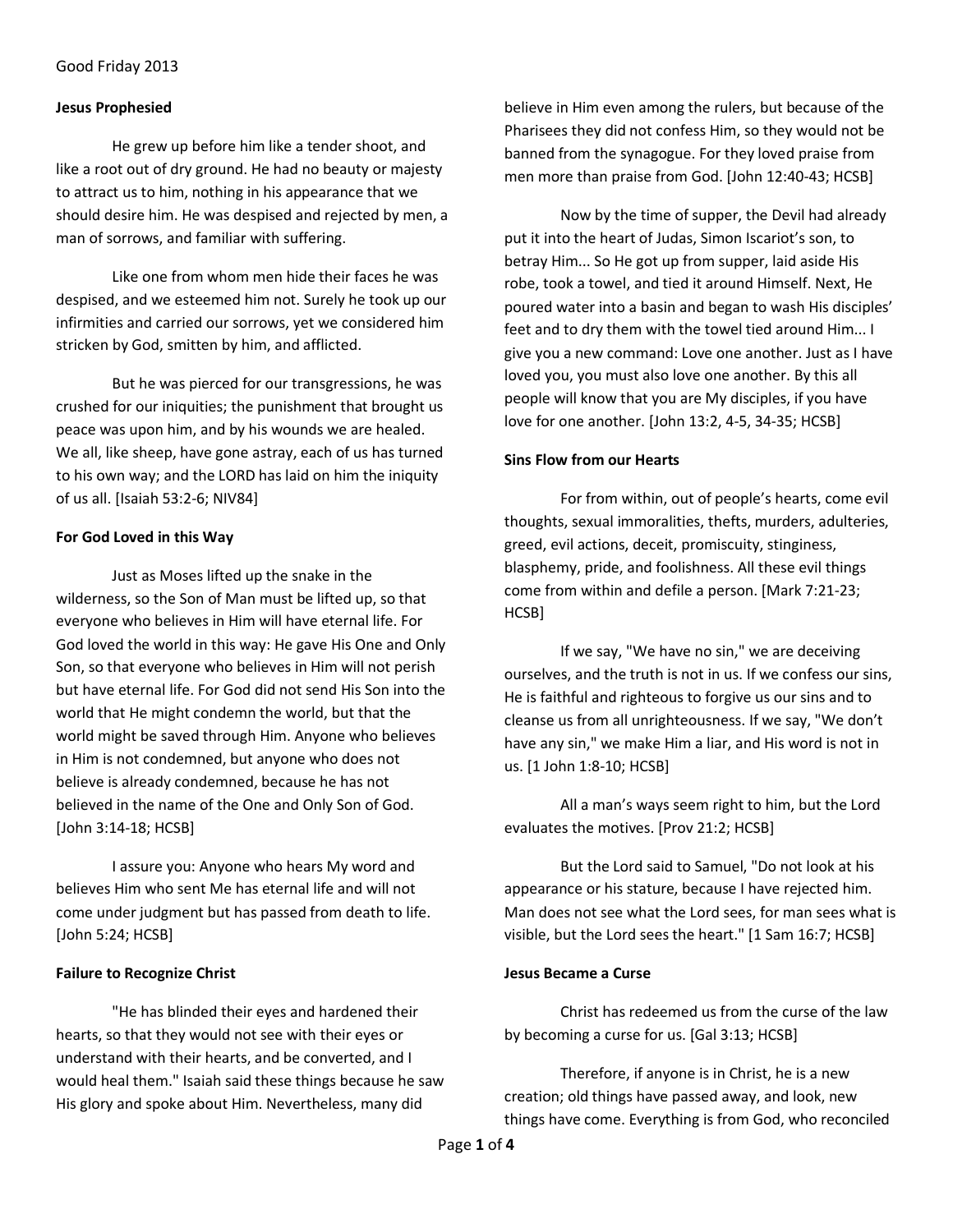# Good Friday 2013

us to Himself through Christ and gave us the ministry of reconciliation: That is, in Christ, God was reconciling the world to Himself, not counting their trespasses against them, and He has committed the message of reconciliation to us. Therefore, we are ambassadors for Christ, certain that God is appealing through us. We plead on Christ's behalf, "Be reconciled to God." He made the One who did not know sin to be sin for us, so that we might become the righteousness of God in Him. [2 Cor 5:17-21; HCSB]

# **Works of the Flesh**

Now the works of the flesh are obvious: sexual immorality, moral impurity, promiscuity, idolatry, sorcery, hatred, strife, jealousy, outbursts of anger, selfish ambitions, dissensions, factions, envy, drunkenness, carousing, and anything similar. I tell you about these things in advance—as I told you before—that those who practice such things will not inherit the kingdom of God. [Gal 5:19-21; HCSB]

But the fruit of the Spirit is love, joy, peace, patience, kindness, goodness, faith, gentleness, selfcontrol. Against such things there is no law. Now those who belong to Christ Jesus have crucified the flesh with its passions and desires. Since we live by the Spirit, we must also follow the Spirit. We must not become conceited, provoking one another, envying one another. [Gal 5:22-26; HCSB]

# **Impurity, Greed and Idolatry**

Therefore, be imitators of God, as dearly loved children. And walk in love, as the Messiah also loved us and gave Himself for us, a sacrificial and fragrant offering to God. But sexual immorality and any impurity or greed should not even be heard of among you, as is proper for saints. Coarse and foolish talking or crude joking are not suitable, but rather giving thanks. For know and recognize this: Every sexually immoral or impure or greedy person, who is an idolater, does not have an inheritance in the kingdom of the Messiah and of God. [Eph 5:1-5; HCSB]

Therefore, put to death what belongs to your worldly nature: sexual immorality, impurity, lust, evil desire, and greed, which is idolatry. [Col 3:5; HCSB]

# **Sin of a Judgmental Spirit**

As for the one who is weak in faith, welcome him, but not to quarrel over opinions. One person believes he may eat anything, while the weak person eats only vegetables. Let not the one who eats despise the one who abstains, and let not the one who abstains pass judgment on the one who eats, for God has welcomed him. Who are you to pass judgment on the servant of another? It is before his own master that he stands or falls. And he will be upheld, for the Lord is able to make him stand... Why do you pass judgment on your brother? Or you, why do you despise your brother? For we will all stand before the judgment seat of God. [Rom 14:1-4, 10; ESV]

For all have sinned and fall short of the glory of God. They are justified freely by His grace through the redemption that is in Christ Jesus. [Rom 3:23-24; HCSB]

# **Sins of Speech**

...the tongue is a fire. The tongue, a world of unrighteousness, is placed among the parts of our bodies. It pollutes the whole body, sets the course of life on fire, and is set on fire by hell. Every sea creature, reptile, bird, or animal is tamed and has been tamed by man, but no man can tame the tongue. It is a restless evil, full of deadly poison. We praise our Lord and Father with it, and we curse men who are made in God's likeness with it. Praising and cursing come out of the same mouth. My brothers, these things should not be this way. [James 3:6-10; HCSB]

Since you put away lying, speak the truth, each one to his neighbor, because we are members of one another... Don't let the sun go down on your anger, and don't give the Devil an opportunity... All bitterness, anger and wrath, shouting and slander must be removed from you, along with all malice. And be kind and compassionate to one another, forgiving one another, just as God also forgave you in Christ. [Eph 4:25-27, 31-32; HCSB]

# **Sins Leading to Divisions**

Brothers, I was not able to speak to you as spiritual people but as people of the flesh, as babies in Christ. I gave you milk to drink, not solid food, because you were not yet ready for it. In fact, you are still not ready,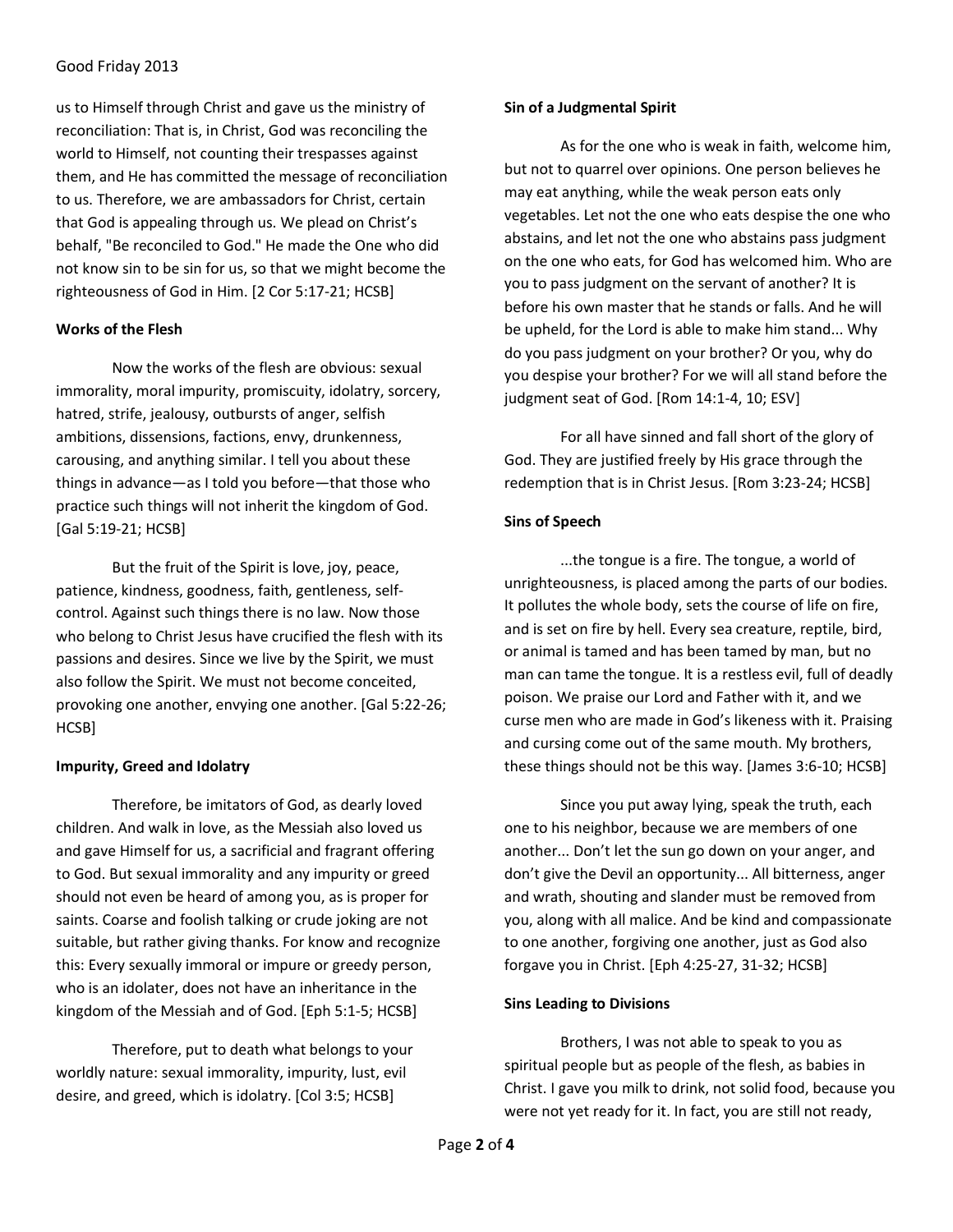# Good Friday 2013

because you are still fleshly. For since there is envy and strife among you, are you not fleshly and living like unbelievers? For whenever someone says, "I'm with Paul," and another, "I'm with Apollos," are you not unspiritual people? [1 Cor 3:1-4, HCSB]

I pray not only for these, but also for those who believe in Me through their message. May they all be one, as You, Father, are in Me and I am in You. May they also be one in Us, so the world may believe You sent Me. I have given them the glory You have given Me. May they be one as We are one. I am in them and You are in Me. May they be made completely one, so the world may know You have sent Me and have loved them as You have loved Me. [John 17:20-23; HCSB]

### **God's Mercy, Our Gentleness**

[Remind them...] to slander no one, to avoid fighting, and to be kind, always showing gentleness to all people. For we too were once foolish, disobedient, deceived, enslaved by various passions and pleasures, living in malice and envy, hateful, detesting one another.

But when the kindness of God our Savior and His love for mankind appeared, He saved us—not by works of righteousness that we had done, but according to His mercy, through the washing of regeneration and renewal by the Holy Spirit. He poured out this Spirit on us abundantly through Jesus Christ our Savior, so that having been justified by His grace, we may become heirs with the hope of eternal life. [Titus 3:2-7; HCSB]

#### **The Lord is Forgiving**

The Lord is compassionate and gracious, slow to anger and rich in faithful love. He will not always accuse us or be angry forever. He has not dealt with us as our sins deserve or repaid us according to our offenses. For as high as the heavens are above the earth, so great is His faithful love toward those who fear Him. As far as the east is from the west, so far has He removed our transgressions from us. [Ps 103:8-12; HCSB]

We have redemption in Him through His blood, the forgiveness of our trespasses, according to the riches of His grace that He lavished on us with all wisdom and

understanding. He made known to us the mystery of His will, according to His good pleasure that He planned in Him for the administration of the days of fulfillment—to bring everything together in the Messiah, both things in heaven and things on earth in Him. [Eph 1:7-10; HCSB]

#### **Receive His Forgiveness**

Be gracious to me, Lord, for I call to You all day long. Bring joy to Your servant's life, because I turn to You, Lord. For You, Lord, are kind and ready to forgive, rich in faithful love to all who call on You. Lord, hear my prayer; listen to my plea for mercy. I call on You in the day of my distress, for You will answer me. [Ps 86:3-7; HCSB]

You do not want a sacrifice, or I would give it; You are not pleased with a burnt offering. The sacrifice pleasing to God is a broken spirit. God, You will not despise a broken and humbled heart. [Ps 51:16-17; HCSB]

Seek the Lord while He may be found; call to Him while He is near. Let the wicked one abandon his way and the sinful one his thoughts; let him return to the Lord, so He may have compassion on him, and to our God, for He will freely forgive. [Isa 55:6-7; HCSB]

# **A Forgiven Heart Forgives**

Do not judge, and you will not be judged. Do not condemn, and you will not be condemned. Forgive, and you will be forgiven. [Luke 6:37; NIV84]

For if you forgive men when they sin against you, your heavenly Father will also forgive you. But if you do not forgive men their sins, your Father will not forgive your sins. [Matthew 6:14-15; NIV84]

And when you stand praying, if you hold anything against anyone, forgive him, so that your Father in heaven may forgive you your sins. [Mark 11:25; NIV84]

He has rescued us from the domain of darkness and transferred us into the kingdom of the Son He loves. We have redemption, the forgiveness of sins, in Him. [Col 1:13-14; HCSB]